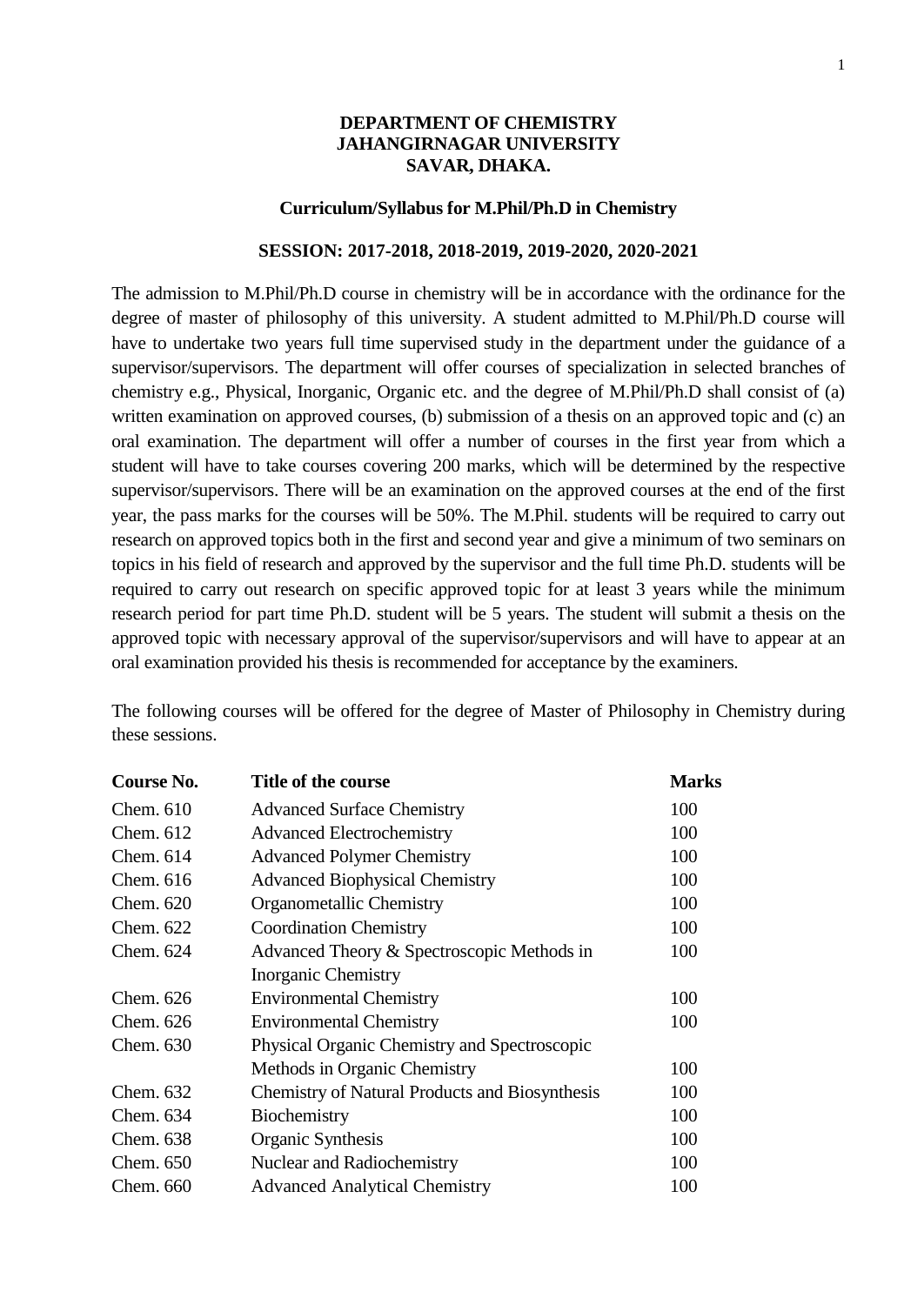## **Course No. Chem. 610** 1 Unit, 4 Credits **Advanced Surface Chemistry** 100 Marks 100 Marks 100 Marks 100 Marks 100 Marks 100 Marks 100 Marks 100 Marks 100 Marks 100 Marks 100 Marks 100 Marks 100 Marks 100 Marks 100 Marks 100 Marks 100 Marks 100 Marks 100 Marks 100

## **Learning Objectives**

Learning objectives of this course are to

- realize the phisico-chemical behavior of colloidal aggregate in solution
- prepare students for advanced studies involving biophysical processes
- attain depth concepts on adsorption, micellization, emulsification, solubilization, stability of colloidal aggregate as well as catalytic behavior of micelle in organic reactions
- achieve knowledge to learn principle of physic-chemical techniques such as electrophoresis, electro osmosis, solubilization etc. and electrokinetic phenomena.

### **Course Content**

1. Introduction: Surface tension, origin of surface tension, surface tension as surface free energy, the Laplace equation, the Kelvin equation, the Young equation, adhesion, cohesion  $\&$  spreading; measuring surface tension and content angles; surface viscosity; adsorption from solution and its applications; electrocapillarity, auger electric spectroscopy and its application to solid surfaces.

2. Physical adsorption at the gas-solid interfaces: Adsorption isotherms; multilayer adsorption; the BET equation; specific surface area; heats of adsorption; capillary condensation and adsorption.

3. Structures and solution behavior of surfactants: Surfactants, Classification, solution behavior, Micelle; Electrical double layer: Gouy Chapman theory, The diffuse double layer; Micellar structure and shape, Micellar aggregation numbers, Critical Micelle Concentration (CMC), Determination of CMC, Effect of different factors on CMC, Micelle ionization and thermodynamics of micellization; Kraft point, Cloud point temperature (CP), importance of clouding phenomenon, thermodynamics of clouding, Effect of additives on CP; Demicellization, Reverse micelles.

4. Two component and Multi component surfactant systems: Mixed micellization, industrial importance of mixed micellization, Critical Micelle Concentration (CMC), ideal CMC of mixed micelle, mole fractions and interaction parameter of mixed micelles.

5. Stability of colloidal aggregate: Potential energy due to electrical double layers and Vander Waals forces; Total potential energy and Schulze-Hardy rule.

6. Solubilization and micellar catalysis: Solubilization, phase rule and thermodynamics of solubilization, factors determining the extent of solubilization; Micellar catalysis: Effects of micelle on different reactions, micelle-catalyzed reactions, Inhibition in micellar solutions.

7. Detergency and its modification by surface active agents: Detergency, Mechanism of the cleaning process: Removal of soil from substrate, skin Irritation, Dry cleaning; Effect of water hardness: Builders, Lime soap dispersing agents; Fabric softeners, Relation of chemical structure of surfactants to detergency.

8. Emulsification by surfactants : Emulsion and Emulsification; micro-emulsions: Different types, formation, factors determining stability, inversion, Multiple emulsion; Theories of Emulsion Type, Nano emulsions, selection of surfactants as emulsifying agents: HLB, PIT & HLD methods, Demulsification.

### **Learning Outcomes**

Upon completion of the course, the students should be able to

describe the methods to determine the surface tension of liquids/ solutions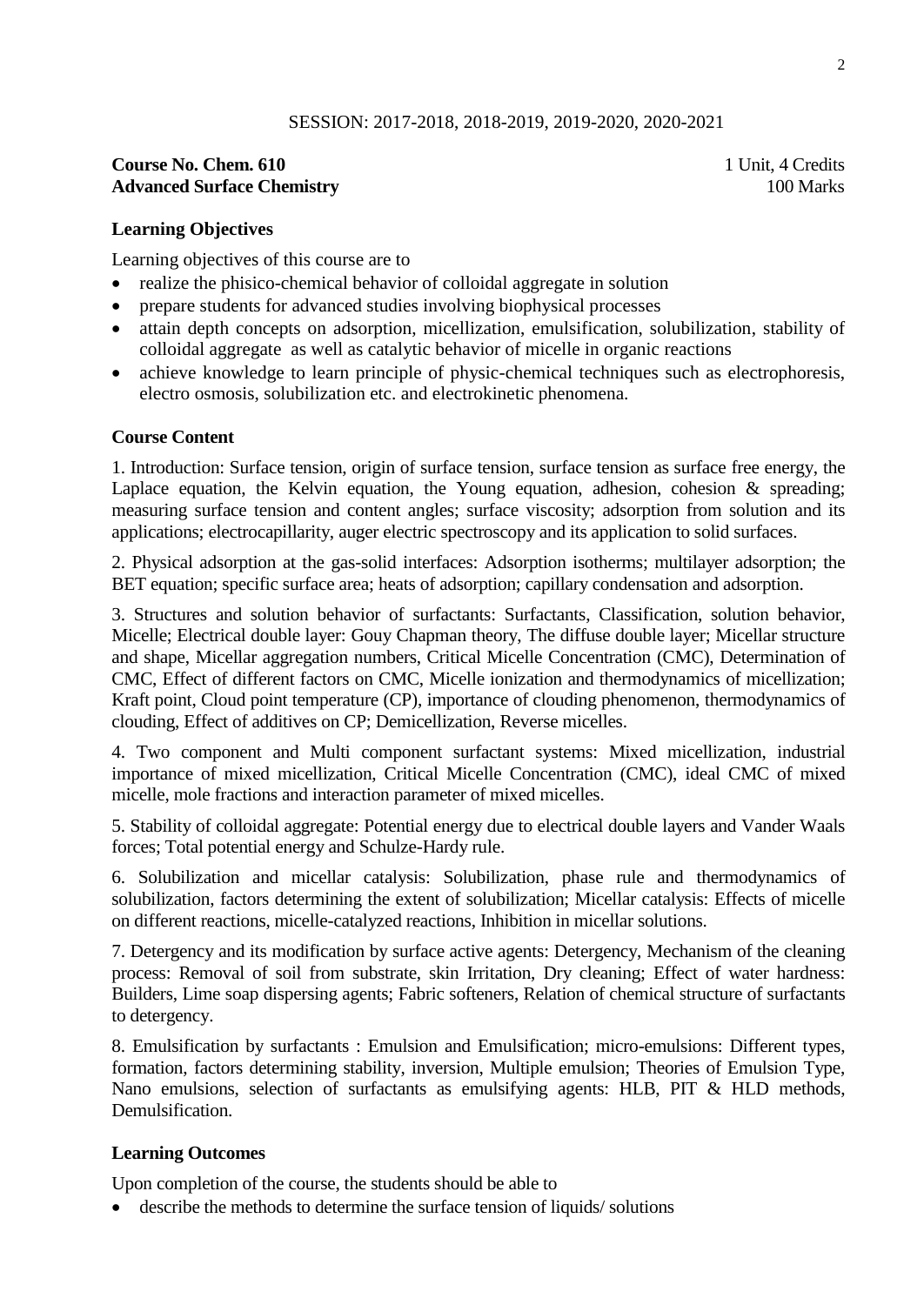- understand the type of molecular surfactant aggregate
- describe the nature of bonding in case of the micellization process
- illustrate the effect of different factors on the critical micelle concentration
- use scientific notation for expressing different physico-chemical parameters
- calculate specific surface area of any substance
- understand the solubilization of water insoluble materials by surfactants
- explain the kinetic behavior of micelle-catalyzed reactions
- understand the mechanism of cleaning process
- relate the chemical structure of surfactants to detergency
- prepare emulsion of different categories
- predict the factors influencing the stability of emulsion
- select different surfactants as emulsifying agent in applied fields
- analyze different types of data regarding physical processes.

- 1. Physical Chemistry of Surfaces, Adamson, Wiley, N.Y.
- 2. Surfactant and Interfacial Phenomena, M. J. Rosen, Wiley, Interscience, New York.
- 3. Heterogeneous Catalysis, Principles and Application, Bond Clavendon press, Oxford.
- 4. Micelles Theoretical and applied aspects, Yoshikiyo Moroi, Plenum press, New York.

SESSION: 2017-2018, 2018-2019, 2019-2020, 2020-2021

#### **Course No. Chem. 612** 1 Unit, 4 Credits **Advanced Electrochemistry** 100 Marks

#### **Learning Objectives**

The main learning objective of this course is to teach the students acquiring the knowledge on advanced electrochemistry, electro-chemical techniques and their applications

#### **Course Content**

1. Polarization and decomposition potential: Causes of polarization, Explanation of polarization, Demonstration and Remedy of polarization, Decomposition voltage, Measurement, Importance and Significance of decomposition potential.

2. Overvoltage or overpotential: Introduction, Hydrogen evolution reactions, Tafel equation, Factors affecting hydrogen overpotential, Measurement of overpotential, Theories of overpotential, Oxygen evolution reactions, Possible mechanism of anodic oxygen evolution reaction, Importance of overvoltage.

3. Voltammetry and Polarography: Introduction, Principle, Apparatus, Brief description of polarographic measurements, Current voltage relationship, Interpretation of polarographic wave, Equation for the polarographic wave, Half wave potential, Reversible waves, Irreversible waves, Different kinds of currents contributing to the polarographic wave: charging or residual current, migration current, diffusion current; Polarographic cells, the dropping mercury electrode (DME), advantage and limitations, Common Voltammetric Methods: (a.) Direct Current Methods: Linear Sweep Voltammetry, Sampled DC Polarography, Hydrodynamic Voltammetry (b) Pulse Methods: Normal Pulse Voltammetry, Differential Pulse Voltammetry, Square Wave Voltammetry, Cyclic Voltammetry (c) Stripping Methods: Anodic Stripping Voltammetry, Cathodic Stripping Voltammetry, Adsorptive Stripping Voltammetry, (d) Alternating Current Methods, Summary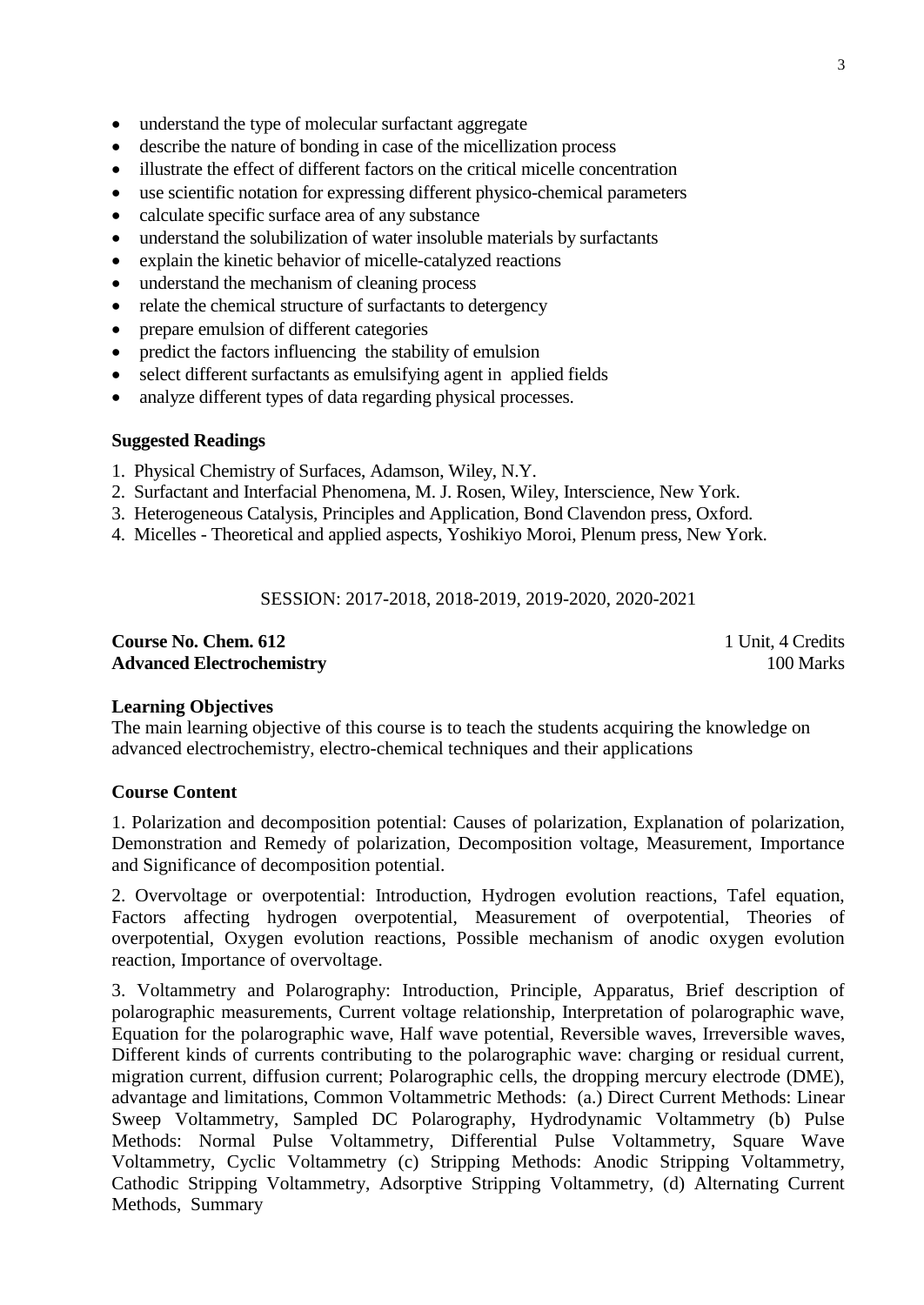4. Amperometric Analysis: Instrumentation, Indicator electrodes, Reference Electrodes, Amperometric and potentiometric titrations, Advantages and disadvantages of amperometric titrations, Applications of amperometric titrations.

5. Culometric Analysis: Introduction, general characteristics of coulometric methods, constant current coulometry, Applications of coulometric titrations, Controlled potential coulometric analysis, Experimental conditions, Applications, Determinations of films and coatings, Stripping coulometry, Voltage scanning coulometry, Advantages of coulometry.

6. Electrochemical dissolution and Passivity of metals: Introduction, Anodic dissolution of metals, Chemical and mechanical passivity, Electochemical Passivity, General characteristics of passive state of metals, Theories of passivity.

7. Corrosion: Introduction, Types of corrosion, Chemical corrosion or dry corrosion, Wet or electrochemical corrosion, Factors affecting chemical corrosion, Theories of wet corrosion, Galvanic corrosion, Concentration cell corrosion, Atmospheric corrosion, Open air corrosion, Soil corrosion, Prevention of Corrosion.

# **Learning Outcomes**

Upon successful completion of this course, students will be able to

- understand polarization and overpotential, explain its origin and the measurement of overpotential
- explain modern electrochemical methods such as: voltammetry and polarography, its principle and applications
- describe classical electrochemical methods such as: amperometry, coulometry, etc.
- discuss electrochemical dissolution and passivation of metals. understand corrosion and its prevention.

# **Suggested Readings**

- 1. Electrochemistry, B. K. Sharma, 5Th Edition, GOEL Publishing House, India.
- 2. Electrochemistry: Fundamentals and Applications, A. J. Bard, John Wiley & Sons Inc
- 3. Instrumental Analysis, D. A. Skoog, F. J. Holler and S. R. Crouch.
- 4. Electroanalytical Chemistry, J. Wang, 3rd Edition, John Wiley & Sons Inc., 2006
- 5. Modern Electrochemistry 2B: Electrodics in Chemistry, Engineering, Biology and Environmental Science, J.O'M. Bockris and A. K. N. Reddy, 2nd Edition, Springer, 2001.

SESSION: 2017-2018, 2018-2019, 2019-2020, 2020-2021

## **Course No. Chem. 614 Course No. Chem. 614 Course No. Chem. 614 Course No. 21 Unit, 4 Credits Advanced Polymer Chemistry** 100 Marks

# **Learning Objectives**

The learning objective of this course is to

 provide a general understanding of the advanced topics in polymer chemistry and how to apply the concepts in polymer industries.

# **Course Content**

1. The Interaction of polymers and liquids: Thermodynamics of solutions, the Flory-Huggins treatment, Phase equilibrium of the polymer solution, fractionation crystalline polymers, viscosities of polymer solutions, polyelectrolytes.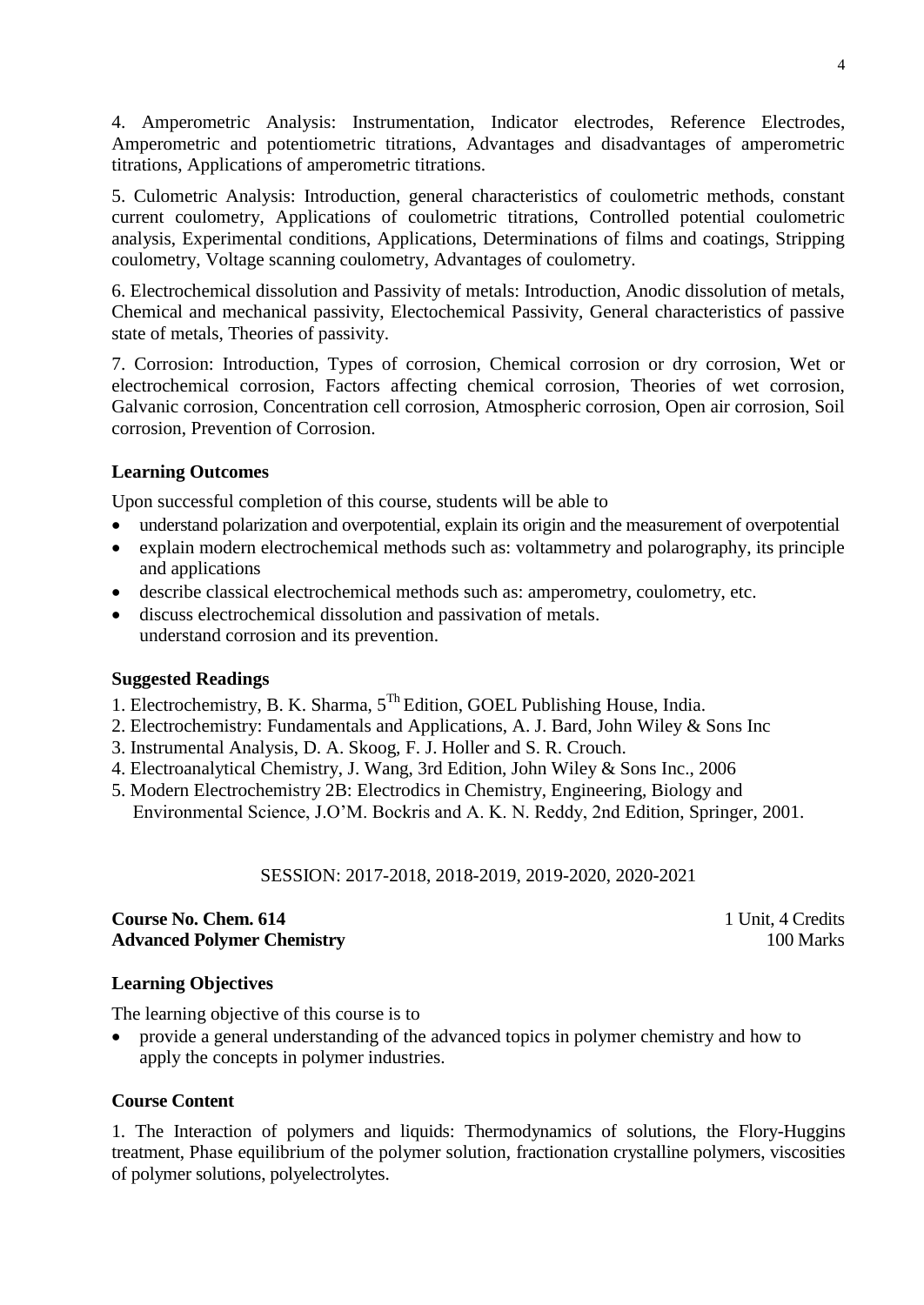2. (a) Determination of molecular weight and size: End group analysis, colligative property measurement. Light scattering, solution viscosity and molecular size, ultracentrifugation. (b) Characterization of polymers: Visible and UV light, infrared spectroscopy, NMR and EPR, X-ray and electron diffraction, thermal analysis of polymers, chromatography.

3. Rheology and the mechanical properties of polymers : Viscous flow, kinetic theory of rubber elasticity, viscoelastic behaviour of amorphous polymers (incompressible viscoelelastic material; time effects, time-temp. equivalence principle, effects of molecular architecture on viscoelastic properties, effect of chemical composition on viscoelastic properties).

4. Chemistry structure and properties of some commercial polymers: Hydrocarbon plastics & elastomers; heterochain thermoplastics, thermosetting resins, cellulose polymers.

5. Polymer processing: (a) Plastic Technology: molding, filters, plasticzeers & other additives; (b) Fiber technology; textile & fabric properties, Fibre spinning, spinning fiber after-treatment; (c) Elastomer Technology: volcanization, reinforcement; (d) Surface finishes: Traditional types of surface finishes, Electrodeposition.

6. Polymers of advanced technologies: (a) Membrane science and technology: Barrier polymers, membrane separations, mechanism of transport, membrane preparation; (b) Biomedical Engineering and Drug delivery: Introduction, Kidney dialysis, control drug delivery; encaptulation (c) Applications in electronics: Electrically conductive polymers, electronic shielding, dielectrics.

7. Engineering and Specialty polymers: (a) Enginnering thermoplastics synthesis and applications of polyamides, polycarbonates, polysulfones, engineering polyesters and fluoropolymers; (b) Specialty polymers: Synthesis and applications of ionic polymers, liquid crystal polymers, conductive polymers, high-performance fibres.

# **Learning Outcomes**

Upon completion of this course, the student will be able to

- describe the different polymerization processes, polymerization techniques
- explain the thermodynamics of polymer solutions and methods for the determination of molecular weights
- identify amorphous and crystalline state, and mechanical properties
- discuss viscoelasticity and rubber elasticity
- understand stability, degradation and recycling
- explain the preparation and properties of additives, blends, and composites
- identify the structure and properties of biopolymers, natural polymers and fibres.

- 1. Text Book of Polymer Science, Padmal L. Nayak, S. Lenka.
- 2. Polymer Science, V. R. Gowarker, N. V. Viswanathan and Jayadev Sreadhar.
- 3. Introduction to Polymer Chemistry (International Student Editions), R. B. Seymour.
- 4. Introduction of Polymer Chemistry (pergamon), D. Margerison; G. C. East.
- 5. Polymer Chemistry, M. G. Arora, M. Singh.
- 6. Text Book of Polymer Science (Willey), Fred W. Billmeyer.
- 7. Introductory Polymer Chemistry, G. S. Misra, Wiley Eastern Limited, India.
- 8. An Introduction to Polymer Chemistry, H. R. Moore.
- 9. Polymer Science and Technology, Joel R. Fried.
- 10. Fundamental Principles of Polymetric Materials; Stephen L. Rosen.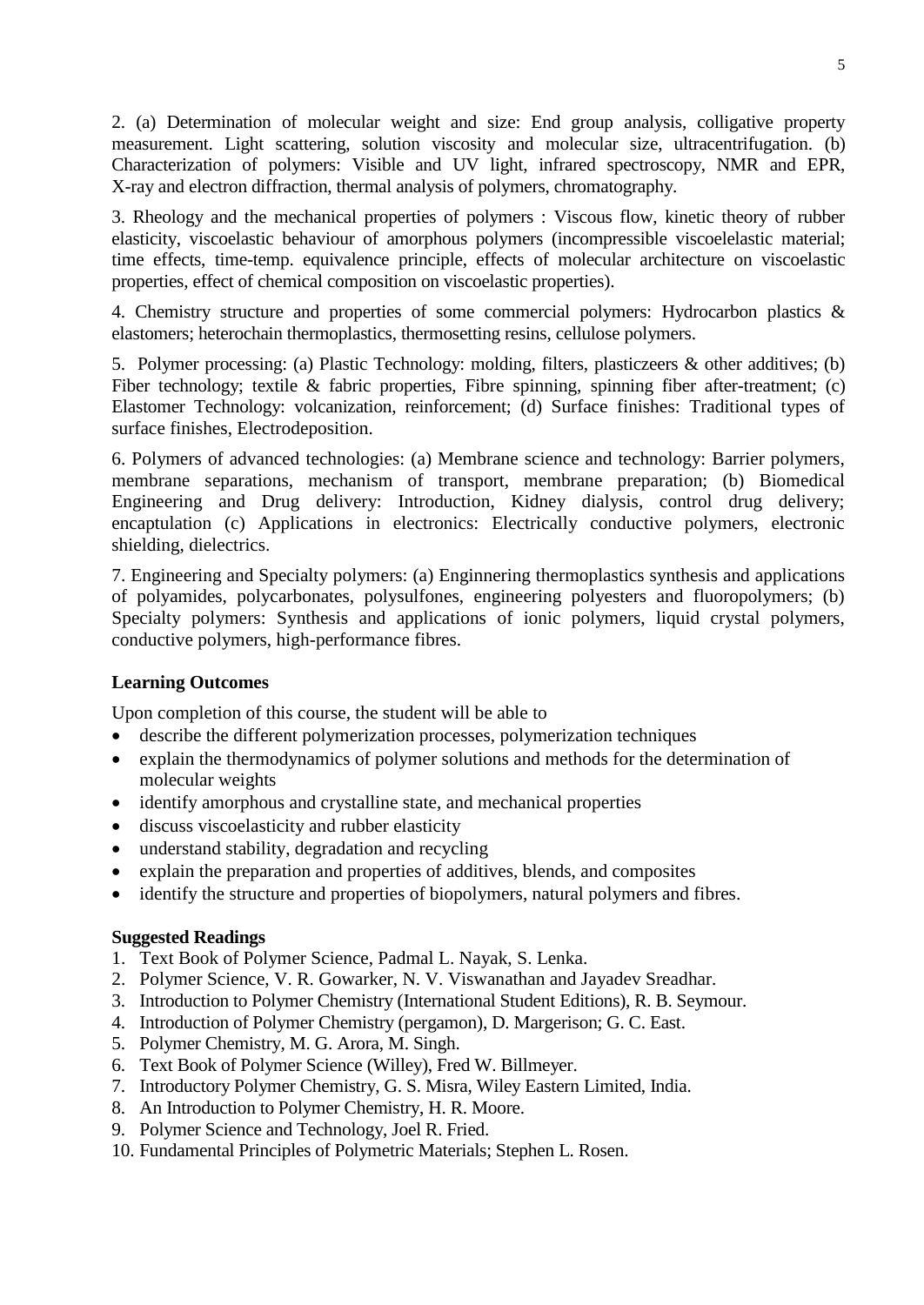## **Course No. Chem. 616** 1 Unit, 4 Credits **Advanced Biophysical Chemistry** 100 Marks 100 Marks

### **Learning Objectives**

The learning objectives of this course are to

- examine fundamental physical principles underlying complexbiological systems in order to understand the interactions and behaviors found in biological,biochemical, and physical systems
- know ligand-macromolecule binding equilibrium, dialysis, electrochemical potentials
- realize the enzyme-catalyzed reaction rates of drugs, poisons and hormons as well as kinetics of bacterial growth & decay.
- Understand photochemical processes and there effect on atmosphere and human health

### **Course Content**

1. Biochemical Thermodynamics: The Second Law: Entropy, the direction of spontaneous change,entropy and the second law, the entropy change accompanying - heating, phase transition; Absolute entropies and the third law of thermodynamics;Life and the second law of thermodynamics ; The Gibbs energy of assembly of proteins and biological membranes: (a) The structures of proteins and biological membranes (b) The hydrophobic interaction; Work and the Gibbs energy change; The action of adenosine triphosphate.

2. Chemical Reactions and Equilibrium: Reactions in solution, Binding of Ligands and and Metals Ions to Macromolecules; One and *n* Equivalent binding side per molecule, scatchard plot, cooperative binding, Hell plot, Bioenergetics: The standard state in Biochemistry, ATP- the currency of energy, Macromolecular solubility:donnan equilibrium, dialysis, equilibrium dialysis, "Salting-In and "Salting-Out" effect.

3. Electrolyte Solutions and Electrochemistry: Donnan effect; Biological Membranes, Membrane Transport: simple diffusion, facilitated diffusion, active transport; Biological Oxidation: the chemiosmotic theory of oxidative phosphorylation; Membrane potential: the Goldman equation, action potential.

4. Enzyme kinetics: Enzyme catalysis, Equation of enzyme kinetics, Michaelis-Menten kinetics, Steady state kinetics, significance of Km and Vmax, the catalytic efficiency of enzymes;Multisubstrate systems: sequential mechanism, the non-sequential mechanism; Enzyme inhibition: Reversible inhibition, Irreversible inhibition; pH effects on enzyme kinetics;Pharmacokinetics; Fast events in protein folding;Mechanisms of protein folding and unfolding.

5. Photochemistry and Photobiology: Introduction: Thermal versus photochemical reaction, primary versus secondary processes, quantum yield; Earth atmosphere: Composition of atmosphere, green house effect; Photochemical Smog: Formation of Nitrogen oxides, formation of Ozone, formation of Hydroxyl radical, Harmful effects and prevention of photochemical smog; Photosynthesis: Chloroplast, chlorophyll and other pigment molecules, reaction center; Biological effect of radiation: Sunlight and skin cancer, photomedicine, light activated drug.

### **Learning Outcomes**

Upon completion of this course, the student should be able to

- explain the physical chemistry of biological systems
- discussthe ligand-macromolecule binding equilibrium, equilibrium dialysis,salting-in and salting-out phenomena
- understand biological oxidation, membrane potential, dissociation of amino acids, maintaining the pH of blood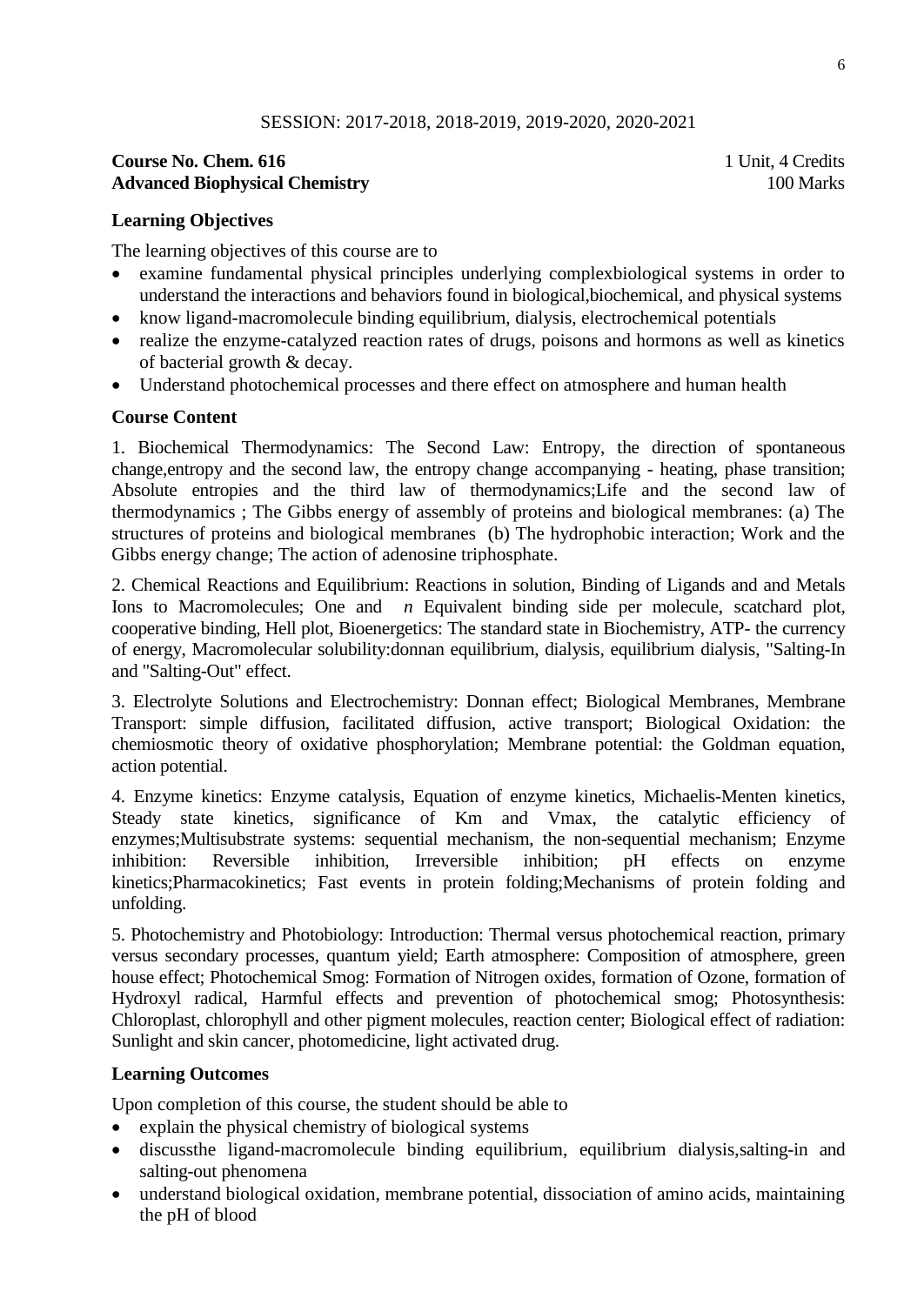- understandMichaelis-Menten kinetics, kinetics of bacterial growth and kinetics of drug actions
- explore kinetic data for different biological processes.
- Explain the effect of radiation on human and there prevention and understand photochemical processes

- 1. Physical Chemistryfor Biological and Chemical Sciences,Raymond Chang.
- 2. Physical Chemistry for the Life Sciences, Peter Atkins and Julio de Paula.

#### SESSION: 2017-2018, 2018-2019, 2019-2020, 2020-2021

#### **Course No. Chem. 620F** 1 Unit, 4 Credits **Organometallic Chemistry** 100 Marks

#### **Learning Objectives**

The learning objectives of this course are to

- impart knowledge on synthesis, structure, bonding, properties and reactivity of main group organometallics, Organotransition metal chemistry and catalytic reactions.
- promote knowledge on the basics of typical Organometallic and cluster compounds.

#### **Course Content**

- 1. General introduction to the types of compounds most frequently encountered; the 18-electron rule and its applicability
- 2. Preparative, Structural and Bonding aspects (including fluxional behaviour) of Individual Transition Metal Ligand Linkages i.e.
	- (a) 2-electron donor such as Zeise salt & other mono-olefin complexes;
	- (b) 3-electron donor, such as  $\pi$ -allyl &  $\pi$ -enyl complexes;
	- (c) 4-electron donor, such as conjugated diolefin & cyclobutadiene complexes;
	- (d) 5-electron donors, such as  $\pi$ -cyclopentadienyl complexes;
	- (e) 6-electron donor such as arene complexes.
- 3. Stoichiometric Applications of Organometallic Compounds to Organic Synthesis (a) Main group element compounds: (i) Organomagnesium compounds; (ii) Organosilicon compounds; (iii) Organotin compounds.

(b) Transition metal compounds: (i) Organotitanium compounds; (ii) Organoiron compounds;

(iii) Organonickel compounds; (iv) Organocobalt compounds; (v) Oganorhodium compounds; (vi) Organopalladium compounds.

- 4. Catalytic Applications of Organometallic Compounds
	- (a) Hydrogenation of unsaturated hydrocarbons: (i) Hydrogenation using  $(\text{Ph}_3\text{P})_3\text{RhCl}$ ;
	- (ii) Hydrogenation using other rhodium and iridium catalysis; (iii) Asymmetric hydrogenation.
	- (b) Reactions involving carbon monoxide: (i) Hydroformylation;(ii) Carbonylation of methanol.

(c) Reactions of unsaturated hydrocarbon involving C-C coupling: (i) Dimerization of alkenes;

(ii) Polymerization of alkenes; (iii) Polymerization of butadiene; (iv) Oligomerization of butadiene; (v) Cyclotrimerization of alkynes; (vi) Isomerization of alkenes.

(d) Application of organometallic complexes in nonlinear optics, metal vapour deposition and other novel materials.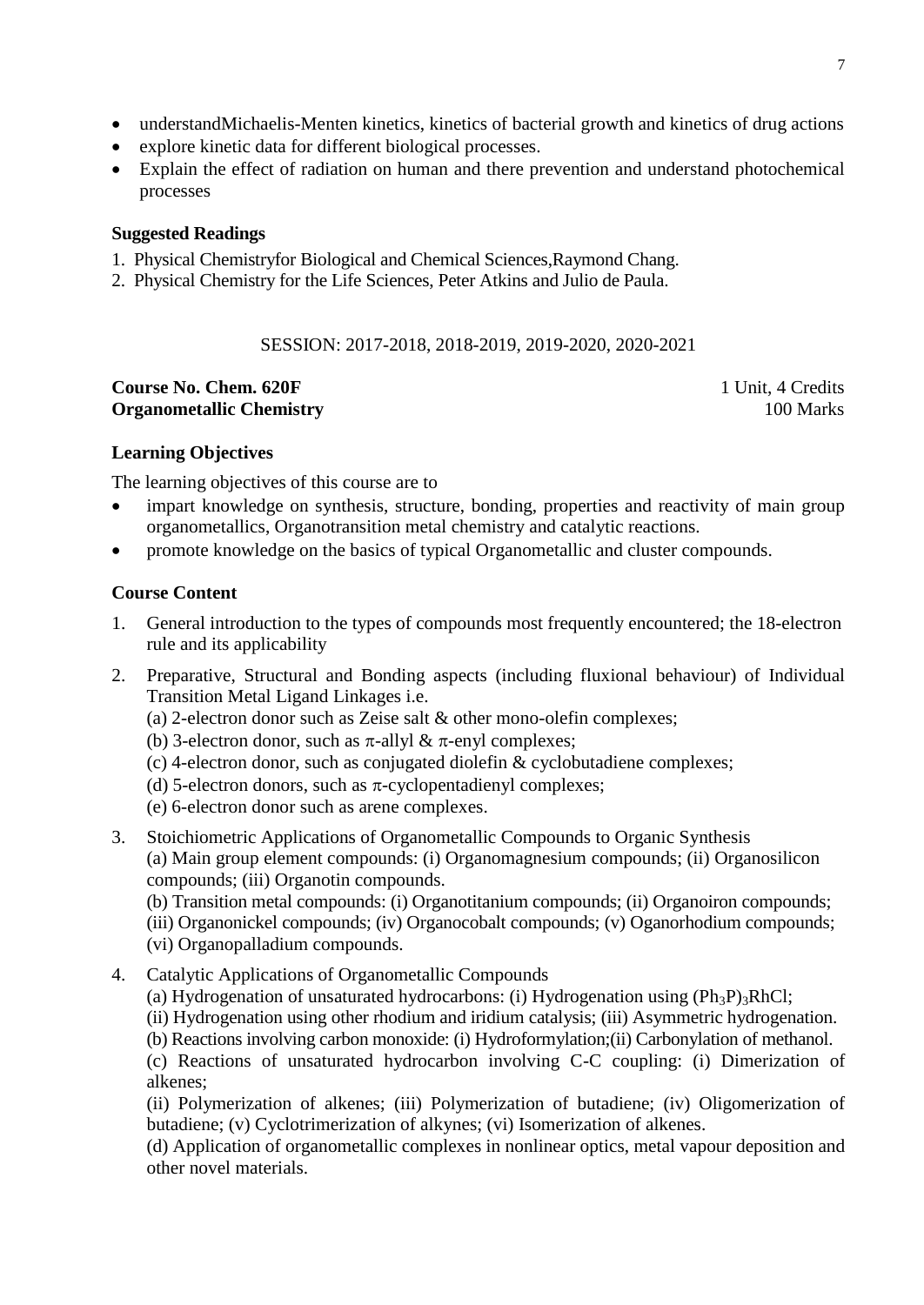- 5. Trinuclear Clusters of Osmium, Ruthenium and Iron:
	- (a) Historical context and background;
	- (b) Synthesis, structure and reactivity of the following starting materials.
	- (i)  $[M_3(CO)_{12}]$  (M = Os, Ru, Fe); (ii) Clusters  $[M_3(CO)_{11}(MeCN)]$  and  $[M_3(CO)_{10}(MeCN)_2]$
	- $(M = Os, Ru, Fe)$ ; (iii) Cluster  $[\mu-H)_2Os_3(CO)_{10}].$
	- (c) General comparisons between ruthenium and osmium clusters
	- (d) Electron counting in triruthenium and triosmium clusters.
	- (e) Synthesis, structure and reactivity of some important electron deficient compounds.

### **Learning Outcomes**

Upon completion of this course, the students will be able to

- explain the 18 –electron rule, that governs the stability of organometallic complexes and its application.
- explain and rationalize the synthesis, structure, bonding, properties and reactivity of both main group and transition metal Organometallic compounds by 2, 3, 4,5 and 6-electron donor ligands.
- describe the applications of organometallic chemistry including catalytic reactions for organic synthesis and polymerization
- interpret and rationalize the synthesis, structure, and reactivity of trinuclear cluster of iron, ruthenium and osmium.

- 1. Principles of Organometallic Chemistry, G. E. Coates, M. L. H. Green, P. Powell and K. Wade, Chapman and Hall publishing, USA.
- 2. Organometallic Compounds, Vol. 1 & 2 G. E. Coates, M. L. H. Green and K. Wade, Chapman and Hall publishing, USA.
- 3. Organometallics 1: Complexes with transition metal carbon  $\sigma$ -bonds; M. Bochmann Oxford Science Publications, Macmillan.
- 4. Organometallics 2: Complexes with transition metal-carbon  $\pi$ -bonds; M. Bochmann Oxford Science Publications, Macmillan.
- 5. An Introduction to Organometallic Chemistry, A. W. Parkins and R. C. Poller, Macmillan Publishers Ltd, London.
- 6 Advanced Inorganic Chemistry, 4th edition, F. A. Cotton & G. Wilkinson, John Wiley and Sons.
- 7. An Introduction to Inorganic Chemistry, K. F. Purcell and J. C. Kotz, Thompson Learning publications.
- 8. Principles and Applications of Organotransition Metal Chemistry, J. P. Collman & L. S. Hegedus.
- 9. Metal Clusters, B. F. G. Johnson (ed)., John Wiley and Sons.
- 10. Introduction to Cluster Chemistry, D. M. P. Mingos and D.I. Wales, Prentice-Hall Int., Inc.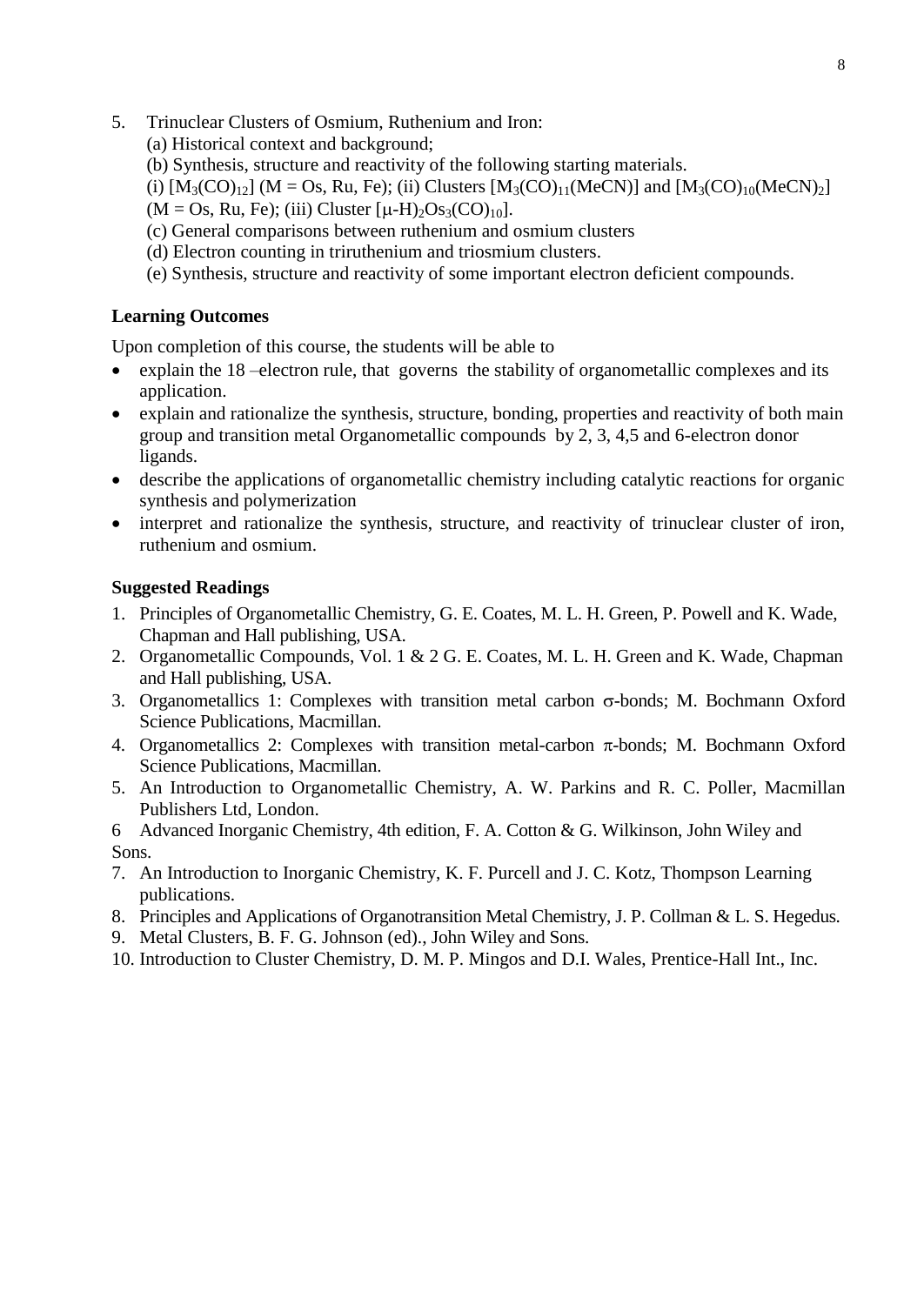#### **Course No. Chem. 622** 1 Unit, 4 Credits **Coordination Chemistry** 100 Marks

### **Learning Objectives**

The learning objectives of this course are to

- provide students the knowledge of crystal field theory, electronic absorption spectra, structural and thermodynamic effects of inner orbital splitting.
- impart knowledge on molecular orbital theory and inorganic reaction mechanism and synthesis.

#### **Course Content**

1. The Electrostatic Crystal Field Theory: The splitting of d orbitals by electrostatic fields, trigonalbipyramidal complexes: Some consequences and applications of orbital splitting: (Magnetic properties from crystal field theory). Electronic Absorption spectra: (Octahedral and Tetrahedral complexes, spectrochemical series). Structural and thermodynamic effects of inner orbital splitting: Jahn-Teller effects, adjustments to the CFT to allow for covalence. Experimental evidence for metalligand orbital overlap. The theoretical failure of an ionic model, ligand field theory. Molecular orbital theory: qualitative principles, quantitative calculations, charge transfer spectra.

2. Inorganic Reaction Mechanism: Mechanism of electron transfer reaction: outer sphere electron transfer reaction & inner sphere electron transfer reaction. Synthesis of compounds using electron transfer reactions. Substitution reactions: Mechanism of square planar substitution reactions. Mechanism of octahedral substitution. Synthesis of coordination compounds by substitution reaction.

#### **Learning Outcomes**

Upon completion of this course, the students will be able to

- understand the key features of coordination compounds, including:
	- the variety of structures
	- oxidation numbers and electronic configurations
	- coordination numbers
	- ligands, chelates
	- bonding, stability of complexes
- understand nomenclature of coordination compounds and to be able to draw the structure of the complexes
- understand isomerism in coordination compounds
- use Crystal Field Theory to understand the magnetic properties (and in simple terms the colour) of coordination compounds
- determine the stability of metal complexes using formation constants and to calculate thermodynamic parameters from them
- Explain some applications of coordination compounds
- calculate [oxidation state](http://sst-web.tees.ac.uk/external/u0000892/Web%20thing/CoordChem/OxSt.htm) and [number of d electrons](http://sst-web.tees.ac.uk/external/u0000892/Web%20thing/CoordChem/Config.htm) for a metal atom in a complex
- understand the factors which determine whether a complex is high or low spin
- understand the reaction mechanism involved in the synthesis of coordination compounds.

- 1. Modern Inorganic Chemistry, William L. Jolly, 2<sup>nd</sup> ed., McGraw-Hill International edition.
- 2. Inorganic Chemistry, D. F. Shriver, P. W. Atkins and C. H. Langford, E. L. B. S.
- 3. Inorganic Chemistry, Alan G. Sharpe, E. L. B. S and Longman.
- 4. Inorganic Chemistry, Keith F. Purcell and John C. Kotz, W. B. Saunders Company.
- 5. Inorganic Chemistry, James E. Huheey,  $2<sup>nd</sup>$  ed., Harper & Row Publishers.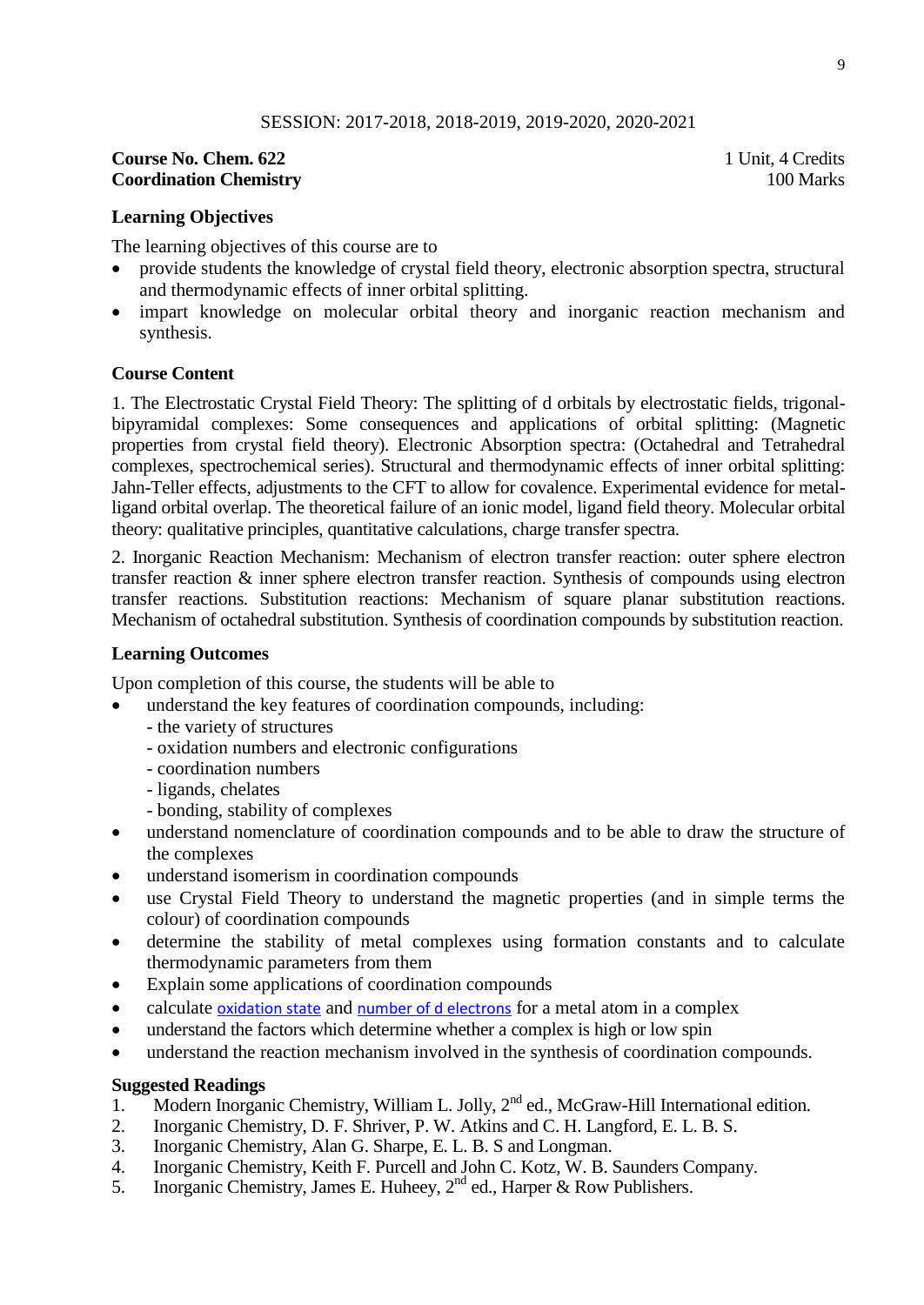## **Course No. Chem. 624F** 1 Unit, 4 Credits **Advanced Theory and Spectroscopic Methods in Inorganic Chemistry** 100 Marks

## **Learning objectives**

The learning objectives of this course are to

- impart knowledge on organoboron compounds hydrides and carboranes.
- provide knowledge about metal clusters bonding and structure of polynuclear metal carbonyls.
- promote knowledge about polymeric compounds of boron phosphorus and sulfur.
- convey knowledge on different spectroscopic methods such as UV-Visible, IR NMR spectral data and ESR to elucidate the structure of inorganic compounds
- impart knowledge on mass spectral data and fragmentation pattern to determine the molecular weight and structure.

## **Course Content**

- 1. Molecular polyhedra: (a) Boron hydrides: structure & bonding, synthesis and reactivity of the boron hydrides, carboranes and metallocarboranes. (b) Metal clusters: bonding and structure of polynuclear metal carbonyls.
- 2. Inorganic polymers: Chemistry of the polymeric compounds synthesis, reactions and their strutures.
- 3. Applications of the following spectroscopic methods in inorganic chemistry: (a) Ultraviolet Spectroscopy; (b) Infrared Spectroscopy; (c) Nuclear Magnetic Resonance spectroscopy; (d) Electron Spin Resonance Spectroscopy; (e) Mass Spectrometry.

# **Learning Outcomes**

Upon completion of this course, the students will be able to

- understand boron polymers and bonding and structure of polynuclear metal clusters
- understand polymeric compounds of Boron phosphorus and sulfur.
- interpret an IR spectrum to find the nature of bonds present in an Inorganic compound.
- use IR spectrum to identify geometric isomers and monitor chemical reactions involving carbonyl compounds.
- analyze the UV-Visible spectrum to find the type of chromophores and purity of the compounds.
- interpret different types of NMR spectra specially  ${}^{1}H$ ,  ${}^{13}C$  and 2D to determine the structure of a molecule.
- apply mass spectral data to find the molecular mass and structure.
- identify unknown molecules using a combination of all the spectroscopic techniques.

- 1. Basic One and Two Dimensional NMR Spectroscopy, H. Friebolin, 3<sup>rd</sup> edition, Wiley –VCH.
- 2. NMR in Chemistry, W. Kemp, Macmillan Education Ltd.
- 3. Structure Elucidation by Modern NMR, H. Duddeck, W. Dietrich and G. Toth, Spring.
- 4. Organic Spectroscopy, V. R. Dani, Tata McGraw Hill, Delhi.
- 5. Introduction to Spectroscopy, D. L. Pavia, G. M. Lampman, G. S. Kriz, Cengage Learning India Private Ltd.
- 6. Spectroscopy of Organic Compounds, 6<sup>th</sup> edition, P. S. Kalsi, Wiley Eastern Ltd.
- 7. NMR in Chemistry-A multinuclear Introduction, W. Kemp, MACMILLAN Education Ltd.
- 8. Modern Inorganic Chemistry, William L. Jolly, 2<sup>nd</sup> ed., McGraw-Hill International edition.
- 9. Inorganic Chemistry, D. F. Shriver, P. W. Atkins and C. H. Langford, E. L. B. S.
- 10. Inorganic Chemistry, Alan G. Sharpe, E. L. B. S and Longman.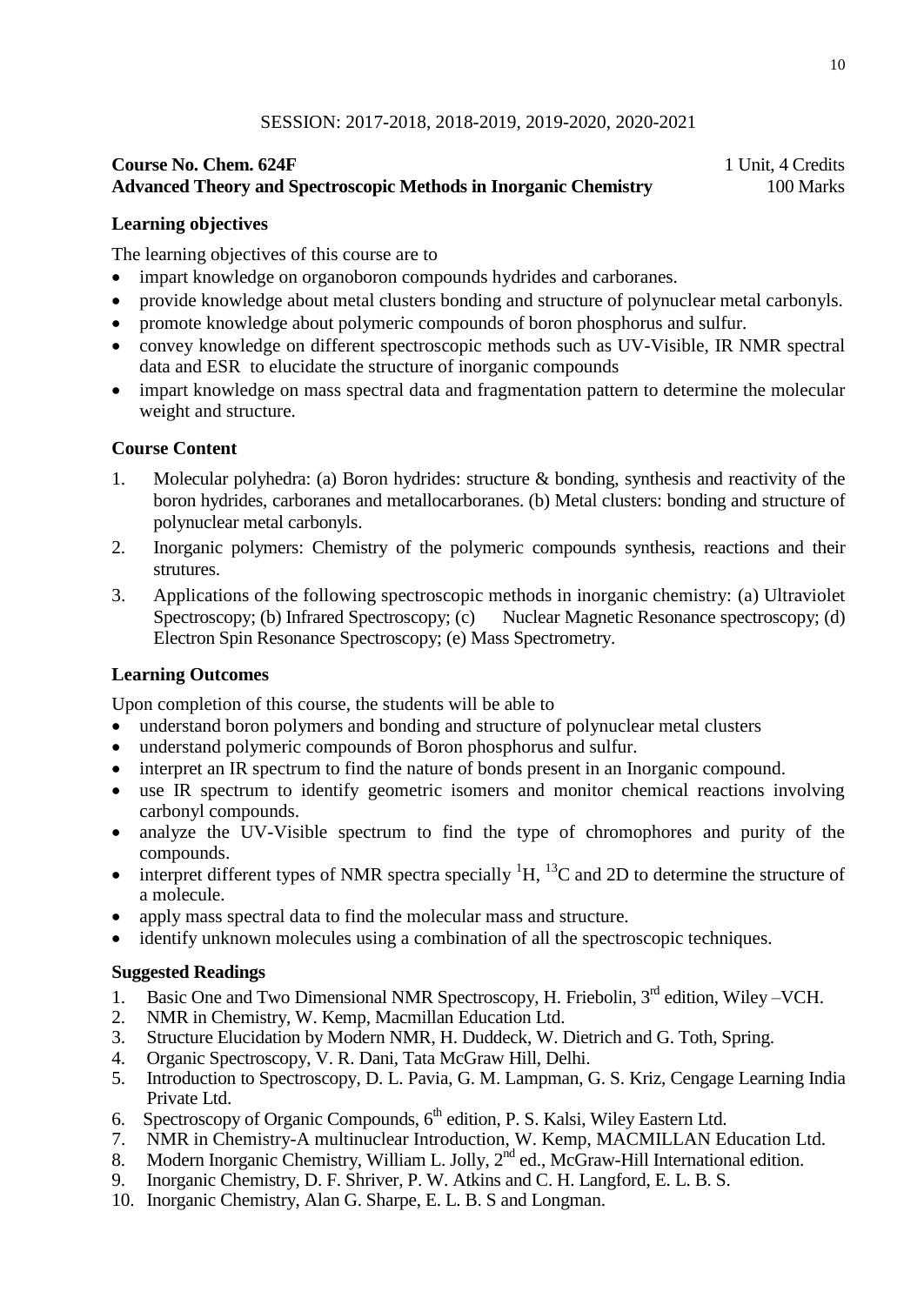# **Course No. Chem. 626F** 1 Unit, 4 Credits **Environmental Chemistry** 100 Marks

# **Learning Objectives**

The learning objectives of this course are to

• train advanced professionals on scientific research, teaching, environment protection, and environment administration. With emphasis on natural science, humanities and social science, they can have a systematic command of the fundamentals on environment science and can meet the demands of socialist construction.

# **Course Content**

1. Analytical methods for monitoring of many environmental problems from estuary pollution to water supplies and materials from local industry and agriculture.

2. General concept of pollution, pollution of physical environment, pollution caused by nature.

3. Air pollution: Short range and long range transport; Transport and transformations of the air pollutants.

4. Industrial pollution: Chemical treatment of industrial wastes; Waste water treatment.

5. Soil pollution: Chemical treatment of the soil; Biogeochemical studies of the soil; Contamination of soil by various heavy metals including lead.

6. Agrochemicals: Chemical fertilizers and pesticides; Behaviour of pesticides in soil; Mode of action of pesticides; Environment friendly fertilizers and pesticides.

7. Biogeochemical cycles of carbon and sulfur : Carbon cycle and green house effects; Acid rain and sulfur cycle, Interrelationship of sulfur and carbon cycle.

8. Environmental regulations and policy planning social awareness and motivations.

# **Learning Outcomes**

Upon completion of this course, the students will be able to

- know the analytical techniques for monitoring environmental problems.
- understand the general concept of different pollution like water pollution, air pollution, industrial pollution, soil pollution etc.
- know the behavior of pesticides in soil and the mode of action of pesticides.
- know the environmental regulations and policy.

- 1. Environmental Chemistry, S. Manahan, S, E. Manahan, CRC Press.
- 2. Handbook of Chemical Technology and Pollution Control, M. B. B. Hocking, Academic Press, USA.
- 3. Environmental Chemistry, R. W. Raiswell, P. Brimblecombe, D. L. Dent, P. S. Liss, Edward Arnold group, London, UK.
- 4. Environmental Chemistry, J. W. Moore & E. A. Moore, Academic Press, London, UK.
- 5. Science, Environment and Disaster, S. S. Ullah.
- 6. Green Chemistry, The Royal Society of Chemistry, London.
- 7. National Documentation on the Problems of Arsenic and Farakka, IFC, NY.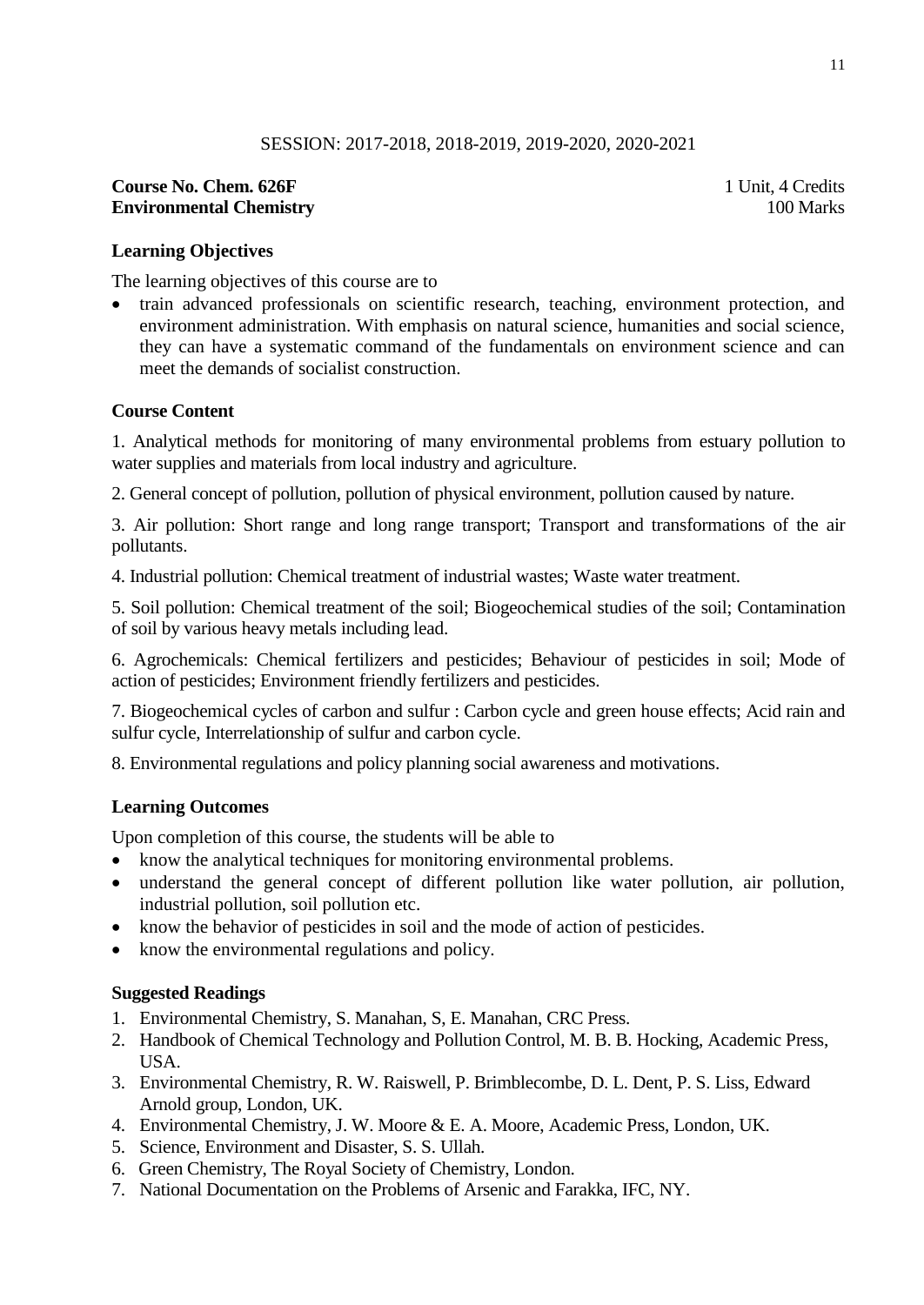# **Course No. Chem. 630** 1 Unit, 4 Credits **Physical Organic Chemistry and Spectroscopic Methods in Organic Chemistry** 100 Marks

# **Learning Objectives**

Learning objectives of this course are to

- review on electrophilic substitution with special reference to non-benzenoid aromatic compounds and on generation & reactions of  $C^{\dagger}$ ,  $C^{\dagger}$ , free radicals.
- impart knowledge on symmetry controlled reactions.
- provide detail concept on photochemistry, conformational analysis & stereochemistry.
- provide in depth knowledge to solve structural problems with spectra/spectral data.
- impart knowledge on correlation of all the spectroscopic data with relevant arguments to a final structure of organic molecules.

# **Course Content**

# **Group A: Physical Organic Chemistry**

- 1. Aromaticity: The Huckel rule. Review of electrophilic, substitution, non-benzenoid aromatic compounds: azulene, annulenes, tropones etc.
- 2. Review on generation and reactions of  $C^+$ ,  $C^-$  and free radicals.
- 3. Orbital symmetry and the chemical reaction. Electrocyclic reactions, cycloaddition reactions, sigmatropic reactions.
- 4. Photochemical reactions: Isomerisation, molecular, rearrangement, Bartom reaction. Thermal reaction: Cycloaddition, Claisen rearrangement, Cope rearrangement.
- 5. Conformational analysis and stereochemistey. Influence of ring size on the reactivity of substituent groups. Chemistry of small ring, normal rings, medium and large rings, bridged rings and large molecules.

# **Group B: Applications of the following spectroscopic methods in organic chemistry**

- 1. Ultraviolet spectroscopy: Empirical rules for  $\lambda$ max calculation and differentiation of isomers, study of simple and complex molecules, applications: qualitative and quantitative.
- 2. Infrared spectroscopy: FTIR and Raman spectroscopy as complimentary methods, study of simple and complex natural products penicillin's, proteins etc.
- 3. Nuclear Magnetic Resonance spectroscopy: Applications of special pulse sequence in ID NMR:

J-modulated spin echo experiment SEPT, INEPT, DEPT experiment, 2D-NMR spectroscopy experiments: COSY, TOCSY, HETCOR, application in structural elucidation of organic molecules, <sup>13</sup>C-NMR spectroscopy.

4. Mass spectroscopy: Ionization techniques CI, FAB, MALDI TOF, fragmentation patterns, study of protein, carbohydrates by MS.

# **Learning Outcomes**

Upon completion of this course students will be able to

- explain electrophilic substitution reactions of non-benzenoid aromatic compounds.
- discuss symmetry controlled reactions.
- analyze conformations, describe photochemistry and go deep into stereochemistry.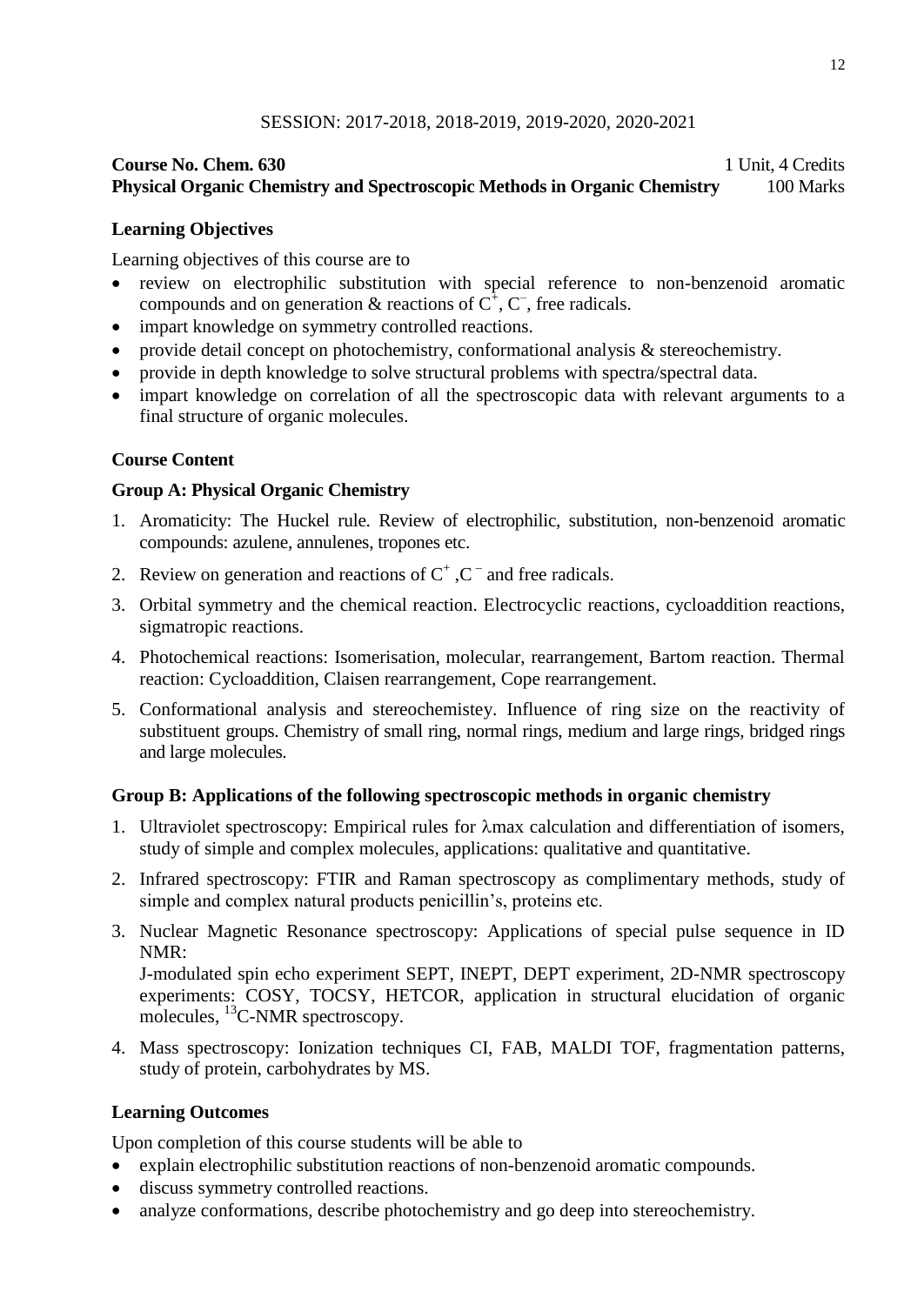- analyze NMR of different nuclei  $({}^{1}H, {}^{13}C, {}^{19}F$  and  ${}^{31}P)$  and utilize recent NMR techniques (J modulated spin echo, SEPT, INEPT) to determine the structure of a molecule.
- use of various modern techniques of mass spectrometry (CI, FAB, GC-MS, LC-MS TOF) to find the molecular mass and structure.
- identify unknown molecules using a combination of all the spectroscopic techniques.

- 1. Advanced Organic Chemistry by J. March, John Wiley & Sons.
- 2. Organic Chemistry by Morrison and Boyd, Prentice-Hall.
- 3. Spectroscopy of Organic Compounds,  $6<sup>th</sup>$  edition by P. S. Kalsi, Wiley Eastern Ltd.
- 4. NMR in Chemistry by W. Kemp, ELBS with Macmillan.
- 5. Modern NMR spectroscopy (in Bangla) by M. Rabiul Islam and Mirza Aminul Huque, Ashrafia Boighar, 2nd edition 2007.
- 6. Modern Mass Spectrometry (in Bangla), Mirza Aminul Huq and M. Rabiul Islam, Bangla Academy, Dhaka.

## SESSION: 2017-2018, 2018-2019, 2019-2020, 2020-2021

## **Course No. Chem. 632** 1 Unit, 4 Credits **Chemistry of Natural Products and Biosynthesis** 100 Marks 100 Marks

## **Learning Objectives**

Learning objectives of this course are to

- deliver advanced treatment on the study of different classes of natural products like terpenoids, steroids and alkaloids.
- expose students to photosynthesis of carbohydrates and structure  $\&$  chemistry of polysaccharides.
- provide knowledge on chemistry on anthocyanines, flavonoids, carotenoids, haemoglobin, chlorophyll and phthalocyanines.
- impart knowledge on biosynthesis of terpenoids, steroids and flavonoids.

# **Course Content**

1. Terpenes: Chemistry of important terpenes from various groups e.g. Juvenile hormone, humulene, germacrone, eudesmol, caryophyllene, longifolene, gibberellic acid, lanosterol, amyrin, lupeol; biosynthesis of terpenoids.

2. Steroids: Spectral properties of steroids; configuration of steroids; some reactions of steroids; synthesis and chemistry of stigmasterol, vitamin D, cephalosporin, steroidal glycosides; saponins and sapogenins; biosynthesis of sterols.

3. Carbohydrates: Structure and chemistry of polysaccharides: Starch and cellulose. Photosynthesis of carbohydrastes..

4. Chemistry and synthesis of anthocyanins, flavonoids and carotenoids. Biosynthesis of carotenoids and flavonoids.

5. Chemistry and synthesis of Haemoglobin, Chlorophyll and phthalocyanines.

6. Alkaloids: Chemistry and synthesis of some important alkaloids with special reference to adrenaline, nicotine, papaverine and heptaphylline.

# **Learning Outcomes**

Upon completion of this course students will be able to

- understand the chemistry of terpenoids from various groups.
- describe the biosynthesis of terpenoids, steroids and flavonoids.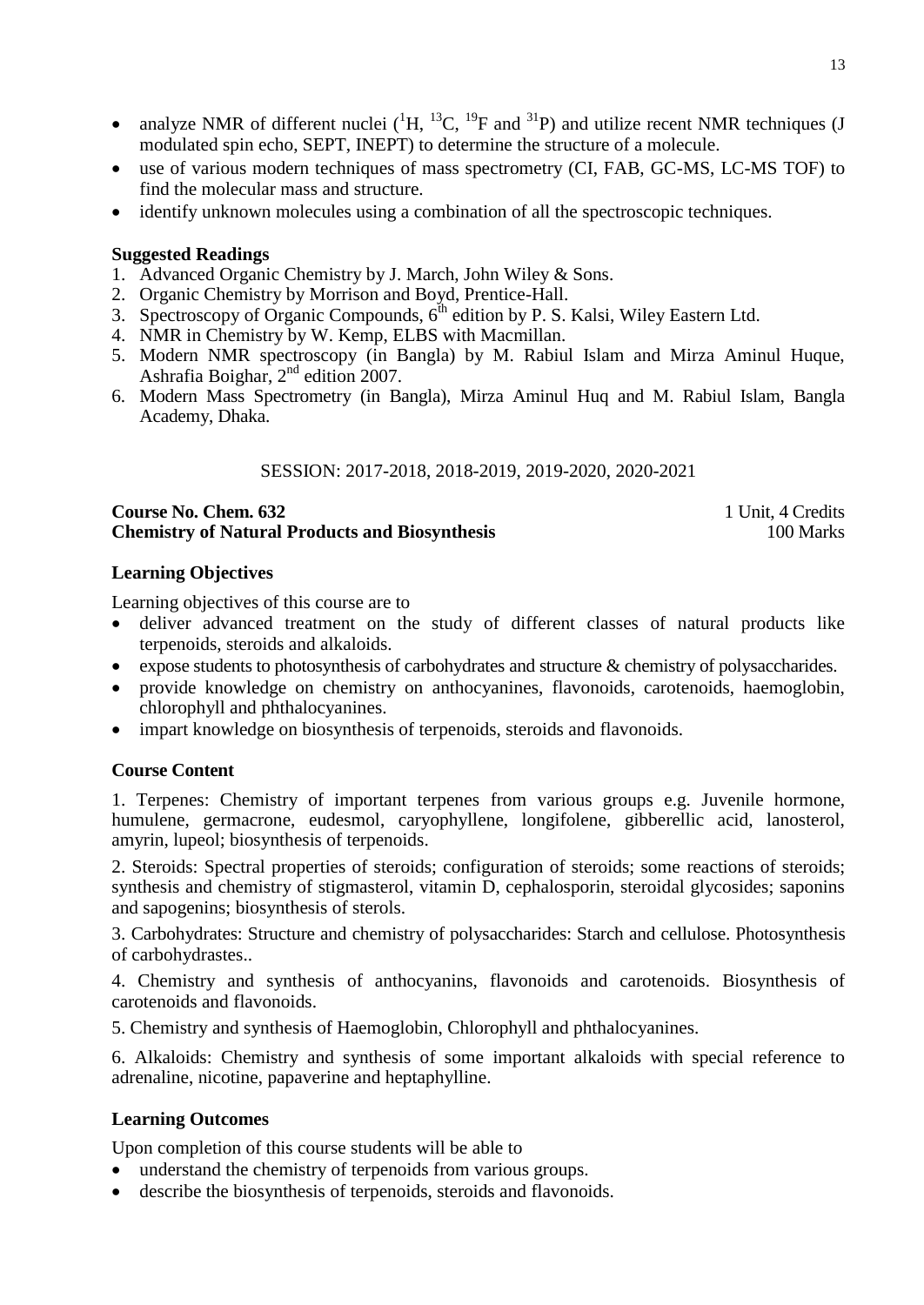- acquire knowledge about the spectral properties of steroids and chemistry of different steroidal compounds indicated in the contents.
- explain the photosynthesis of carbohydrates and chemistry of polysaccharides.
- know the chemistry of anthocyanines, flavonoids and carotenoids.
- understand the chemistry of haemoglobin, chlorophyll and phthalocyanines.
- discuss the chemistry and synthesis of some important alkaloids.

- 1. Organic Chemistry, I. L. Finar, Longmans, Vol. 1 & 2, ELBS, Longman.
- 2. Natural Product Chemistry, K.B.G. Torssell, J. Wiley and sons New York.
- 3. An Introduction to the Alkaloids, G. A. Wawan, Blackwell Scientific.
- 4. Mono & Sesqui-terpenes, P. de Mayo, Inter Science.
- 5. Chemistry of the Alkaloids, S. W. Pettetier, von Nostrand Renihold.
- 6. Natural Products Chemistry, P. S. Kalsi, Kalyani Publishers, New Delhi.

SESSION: 2017-2018, 2018-2019, 2019-2020, 2020-2021

### **Course No. Chem. 634** 1 Unit, 4 Credits **Biochemistry** 100 Marks **100 Marks**

## **Learning Objectives**

Learning objectives of this course are to

- involve students to advance study of different important biomolecules like nucleic acids, proteins, enzymes and hormones.
- render a systematic study on pharmacodynamics and pharmacokinetics of drugs.
- provide knowledge on chemistry and application of some useful drugs.

### **Course Content**

1. Structure, Function & Replication of Informational macromolecules: nucleotides, nucleic acid structure & function; DNA organization & replication; RNA synthesis, processing & metabolism; regulation of gene expression; protein synthesis & the genetic code; role of nucleoproteins in biological systems.

3. Enzymes: general properties, kinetics, mechanism of action, regulation of activities and inhibition.

4. Hormones: Hormone action, Different types with their mode of action: pituitary & hypothalamic hormones, thyroid hormones, sex hormones; Birth control.

5. Drug: Pharmacodynamics, Pharmacokinetics and related topics: Drug absorption, Drug distribution, Drug metabolism, Drug excretion, Drug administration, Drug dosing, Formulation & Drug delivery.

6. Chemistry and application of some important drugs: Sefrad, Omeprazole, Salbutal, Taxol.

# **Learning Outcomes**

Upon completion of this course students will be able to

- explain the structure of DNA, RNA and proteins.
- acquire knowledge about the synthesis, function, replication, regulation of gene expression and genetic code of nucleic acids.
- understand how to synthesize proteins in different methods and biological role of proteins and nucleoproteins.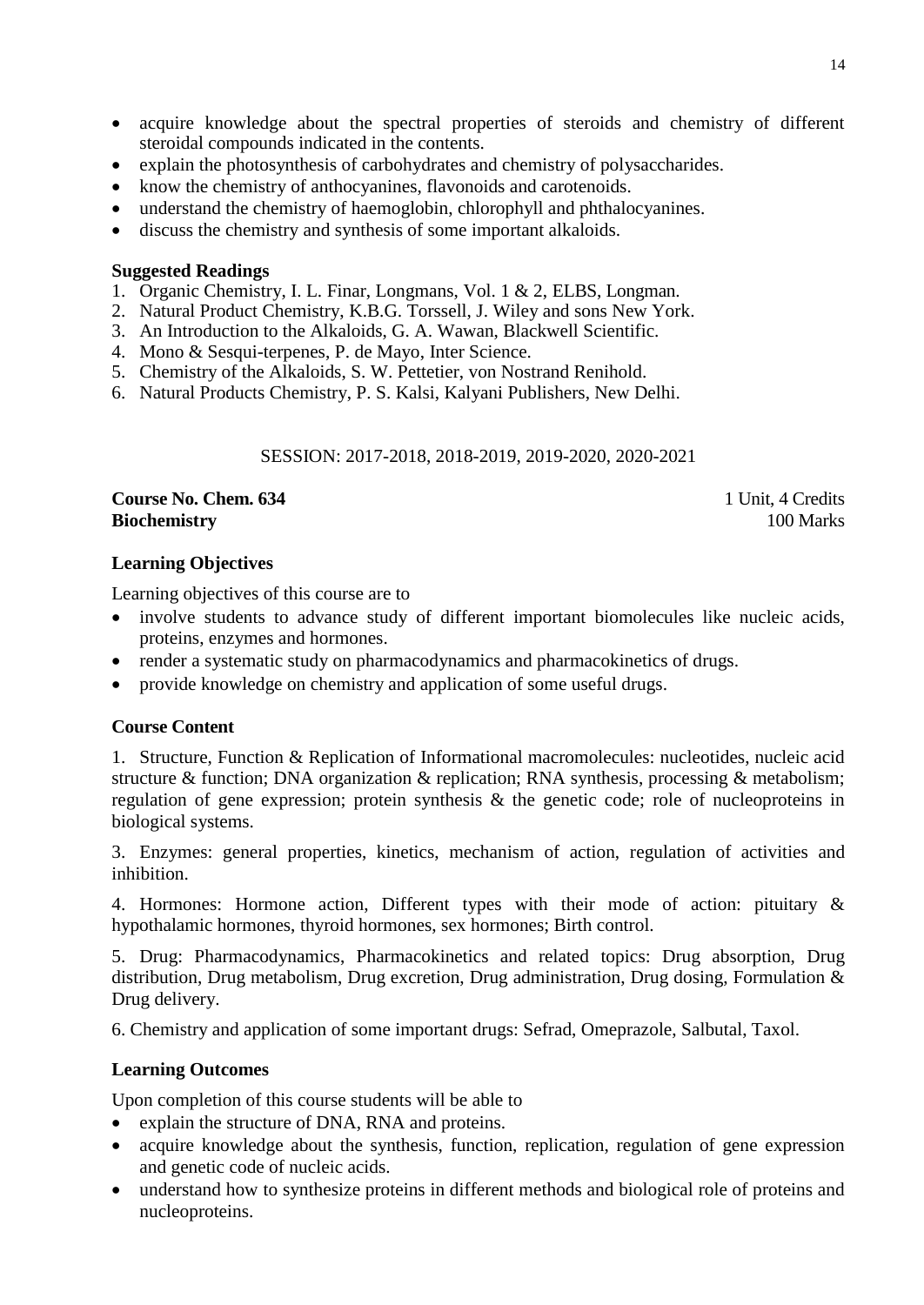- know the general properties, kinetics, mechanism of action, regulation of activities and inhibition of enzymes.
- describe the different types of hormone, their sources and functions.
- gather knowledge about drug absorption, drug distribution, drug metabolism, drug excretion, drug administration, drug dosing, drug formulation and drug delivery.
- discuss the chemistry and application of some useful drugs like Sefrad, Omeprazole, Salbutal and Taxol.

- 1. Biochemistry, Lehninger, Kalyani Publishers.
- 2. Biochemistry, Styer, W. H. Freeman & Company.
- 3. Out lines of Biochemistry, Cohn & Stumpt, Wiley Eastern Ltd.
- 4. Harper's Biochemistry, Robert K. Murray, Daryl K. Granner, Appleton & Lange.
- 5. An Introduction to Medicinal Chemistry, Graham L. Patrick, Oxford University Press.
- 6. Foye's Principles of Medicinal Chemistry, David A. Williams and Thomas L. Lemke, Lippincott Williams & Wilkins. New York.

# SESSION: 2017-2018, 2018-2019, 2019-2020, 2020-21

### **Course No. Chem. 638** 1 Unit, 4 Credits **Organic Synthesis** 100 Marks

## **Learning Objectives**

Learning objectives of this course are to

- provide an up-to-date account of modern methods of synthetic organic chemistry.
- go through radical, anion, cation, pericyclic and organometallic mediated processes, gaining new insights into the factors governing the achiral type optical active molecules, mechanistic, stereochemical, regiochemical course of such processes.
- lay understanding of key transformations in depth and utilize them in synthesis.
- cover the strategies employed in the total synthesis of complex type of molecules.
- introduce different modes of energies (microwave, ultrasonic etc.) besides classical heating.

# **Course Content**

1. Synthesis of alicyclic compounds (including fused ring system), Prismane, Basketene, Cubane, Triastaran, Tricyclo  $[2.2.0.0^{3.5}]$  hexane, Tricyclo  $[2.1.1.0^{2.5}]$  hexane, Tetrahedran and its derivative, Tricyclo  $[6.3.0.0^{2.6}]$  Undecane, Rotanes, Cyclophanes.

2. Synthesis of Biphenyls, Condensed rings with benzenes and heterocycles.

3. Synthetic applications of malonic ester, acetoacetic ester, different condensation reactions, different cyclisation reactions, Baeyer-Villager oxidation, Meerwin-Pondorff-Varley reduction, Clemmenson reduction, Wolff-kishner reduction, birch reduction, hydroboration reaction, sihylation reaction.

4. (i) Selectivity : definitions, stereotopic and stereofacial selectivity, Intramolecular symmetry, Topicity and Prochirality; (ii) Stereoselective reactions of carbonyl compounds Nucleophilic addition to carbonyl compounds use of a chiral substrate, Use of a chiral reagent, use of a chiral catalyst, asymmetric conjugate addition, addition of alhylboron derivatives, stereoselectivity of enolate formation alkylation of enolates, the aldol reaction, asymmetric aldol reactions; (iii) Stereoselective reactions of alkenes – The Diels-Alder reaction, chiral dienophiles, chiral dienes, chiral lewis acids, Bulky lewis acids, [2+2] cycloaddition reactions, Sigmatropic rearrangements,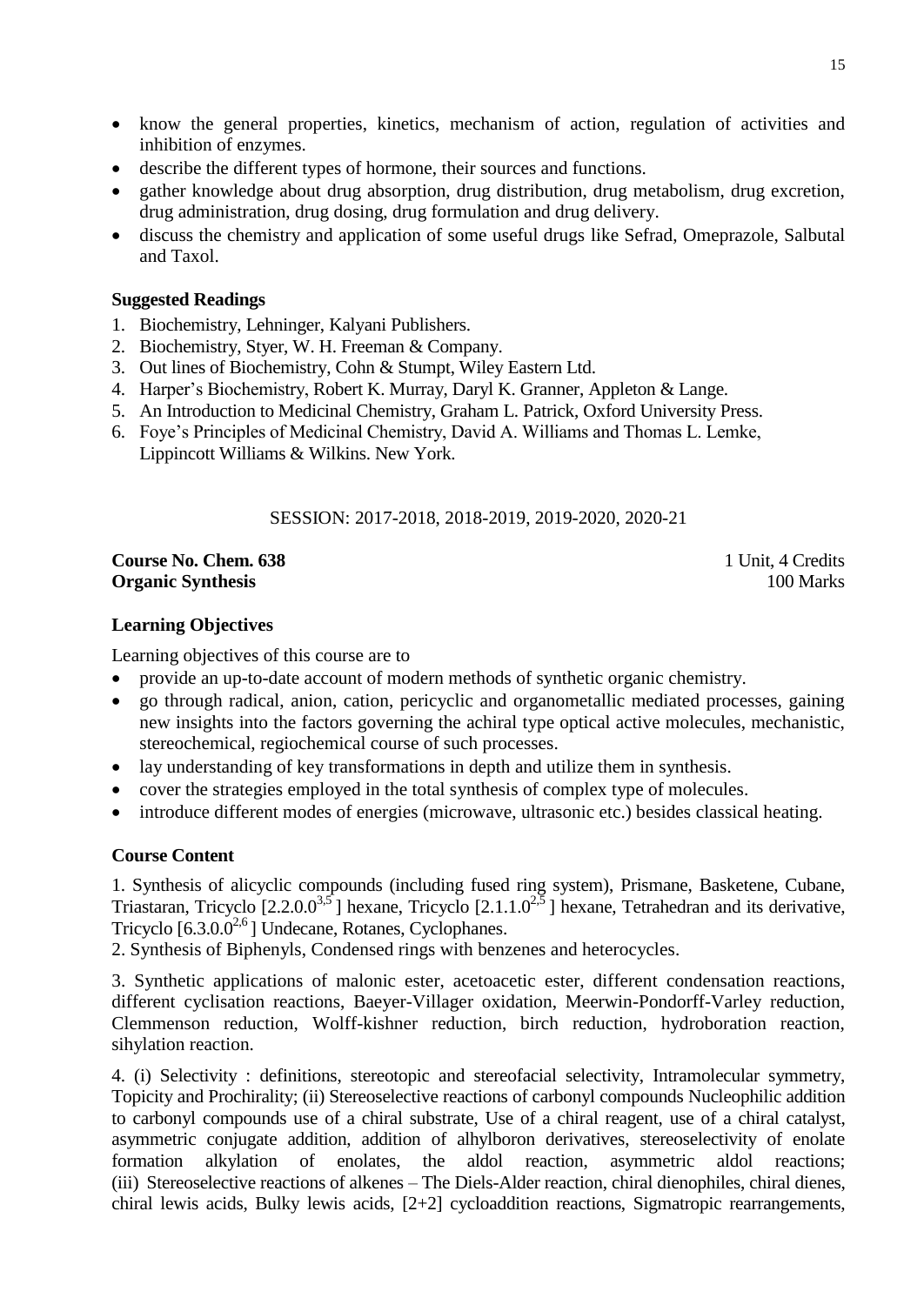stereoselective hydroburation-substrate control, reagent control, catalyst control, stereoselective hydrogenation, stereoselective epoxidation, asymmetric dihydro-xylation.

5. Synthesis of dyes – Introduction to dyes, definitions, requisites of a true dye, Era of natural dyes, Nomenclature of dyes Intermediates, nomenclature of dyes, Types of fibres, dyeing, Fastness properties, classification of Dyes, Synthesis of the following dyes – Eriochrome Black T, Eriochrome Black A, Eriochrome Red B, Diamond Black F, Direct Deep Black, Safranine T, Alizarine cyanine Jreen G, Rhodamine B.

6. Agrochemicals synthesis of organochlorine insecticides-chlorobenzilate; cyclodiene group insecticides: Aldrin, endrin; organophosphorus insecticides- Dimecron (phospamidon), Azodrin (monocrotophos), Malathion, Ekalux, Fungicides-Ceresan-M, Dazomate, Herbicides: Proximpham, Asulam.

7. Koser's Reagents in Modern Synthesis

Introduction to Koser's reagent, Convenient preparation of Koser's reagents, Versatility of Koser's reagents, Hypervalent iodine chemistry, Hydroxy(tosyloxy)iodobenzene (HTIB), Bis(trifluroacetoxy) iodobenzene (BTIB), Diacetoxyiodobenzene (DIB), Carobonyl oxidation with hypoervalent iodine reagents, Scope and limitations of the reaction.

# **Learning Outcomes**

Upon completion of this course students will be able to

- appreciate how modern synthetic organic chemistry is conducted.
- propose plausible synthetic strategies or routes to complex organic structures.
- recognize suitable reagents for given transformations.
- suggest mechanistic or strategic rationales for given synthetic routes.
- understand the stereochemical principles on which asymmetric synthesis is based.
- explain the importance and value of total synthesis.
- describe the use of selected heteroelements, both metals and non metals, to facilitate synthetic transformations.
- achieve enough knowledge to make a laboratory based synthetic protocol viable for a commercial or an industrial scale.

- 1. Selectivity in Organic Synthesis, Robest S. Ward, John Wiley & Sons.
- 2. Stereoselective Synthesis, A Practical Approach, Mihaly Nogradi, VCH, Weinleim.
- 3. Stereoselective Synthesis in Organic Chemistry, Atta-Ur-Rahman & Zahir Shah Springer-Verlag.
- 4. Synthetic Dyes, Gurdeep R. Chatwa, Himalaya Publishing House.
- 5. Organic Chemistry, I. L. Finar, Longman, Pearson.
- 6. Organic Chemistry, Clayden, Greeves and Warren, Oxford University Press.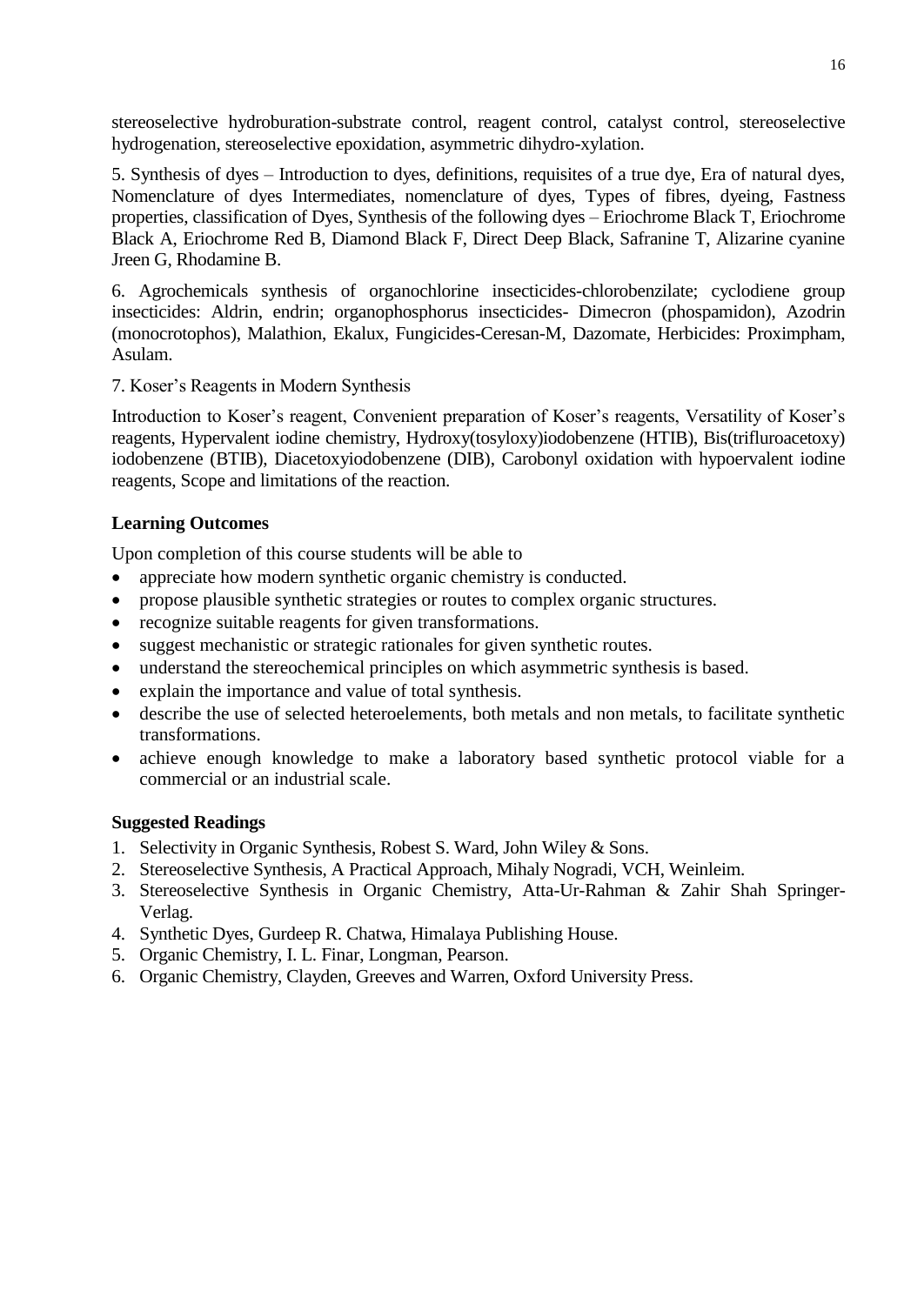## **Course No. Chem. 650** 1 Unit, 4 Credits **Nuclear and Radiochemistry 100 Marks 100 Marks**

## **Learning Objectives**

The learning objectives of this course are to

- impart knowledge on nuclear structure in order to understand radioactive decay.
- promote knowledge on the instruments and measurements of activity.
- convey knowledge on radiation effects on matter, radiation biology and radiation hazards; application of radioactive tracers.

### **Course Content**

1. Nuclear Properties and Structure: Nuclear stability and binding energy. Nuclear spins and statistics. Nuclear models: shell model and optical model.

2. Nuclear Reaction and Mechanism: High and low-energy reactions with mechanism, resonance reactions, excitation functions, cross sections.

3. Nuclear Fuel Element Chemistry: Extraction of uranium and thorium from ores. Separation of Uranium, Thorium from irradiated nuclear fuels. Production of transuranium elements.

4. Cyclotron and Its Uses: Production of short-lived radioisotopes, preparation of radiopharmaceuticals and their uses.

5. Nuclear-analytical Techniques: Nuclear activation analysis: Particle induced X-ray emission (PIXE) analysis. Alpha spectrometric analysis, Isotope dilution methods and radio fraction analysis.

### **Learning Outcomes**

Upon completion of this course, the students will be able to

- know the nuclear properties, structure and different models.
- know the nuclear reaction and mechanism.
- know how different radionuclide extract from ores.
- know the nuclear analytical technique.

- 1. Introduction to Nuclear and Radiochemistry, Friedlander, Kennedy and Miller, John Wiley & Sons, New York.
- 2. Nuclear chemistry, Vol. 1, 2, L. Yaffe.
- 3. Radiation Detection and Measurement, Glenn F. Knoll, John Wiley & Sons, N.Y.
- 4. Nuclear Chemistry, B. G. Harvey, Prentice-Hall, Inc. Englewood Cliffs, N.J.
- 5. Essentials of Nuclear Chemistry, H. J. Arnikar, Latest Edition, New age International (p) ltd publisher.
- 6. Radiochemistry and Nuclear Methods of Analysis, William D. Ehmann, Diane E. Vance, John Wiley & Sons, N.Y.